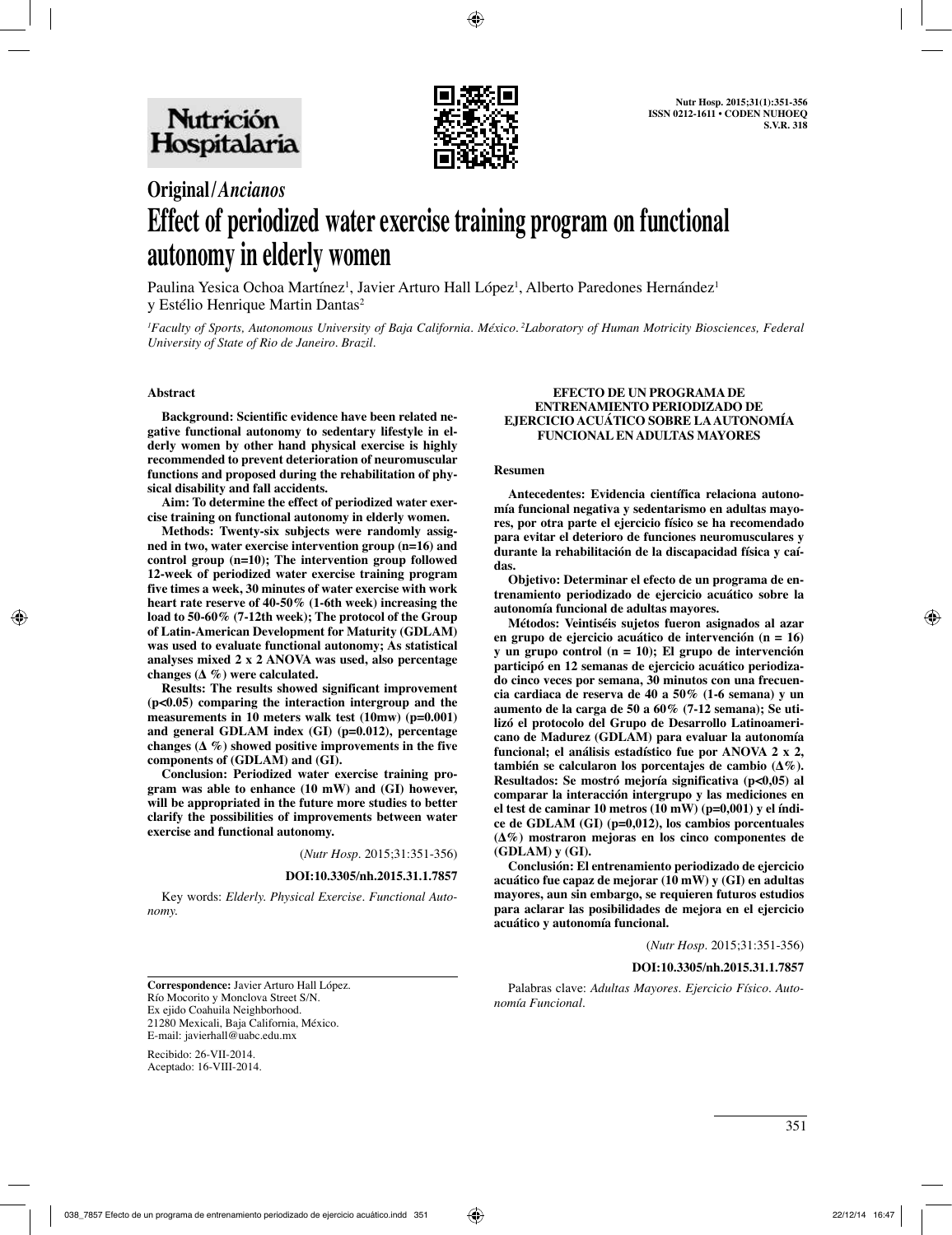# **Introduction**

wAging process is characterized for decrease progressively the neuromuscular functions loss of muscle mass than reduce strength and joint mobility $\mathbf{I}$  there is scientific evidence pointing than individuals above 60 years old coincides with loss of independence<sup>2,3</sup> and decrease in functional autonomy in completing activities of daily living such as walking, climbing stairs, or rising from a chair without the help of a person or device<sup>4</sup> which affect the elderly social development and decreasing their quality of life. According with the National Health and Nutrition 2012, 26.9% of Mexican elderly had some degree of disability (26.9% in women and 23.8% in man) moreover these prevalence increases with age, by other hand, the survey showed than 34.9% of elderly suffered a fall in the last 12 months, being more frequently in woman than in man<sup>5</sup>, moreover, the occurrence of falls as accident lead the burden of health-care costs for medical care in elderly<sup>6</sup>.

The Group of Latin-American Development for Maturity (GDLAM) defines functional autonomy covering three aspects: autonomy of action that relates to the notion of physical independence; autonomy refers to the possibility of self-determination and autonomy than allows the person to judge any situation7 . Evidence from cross-sectional analytical study clearly show than negative functional autonomy have been related to sedentary lifestyle in elderly women<sup>8,9</sup>. Also results of controlled trials focused on exercise in elderly women have been improve functional autonomy $10-13$ , Hence physical exercise in elderly has been proposed to prevent falls in elderly and during the rehabilitation to minimize health problems related with this problem $14-16$ .

This research considered the water exercise than carried out through realizing rhythmic-gymnastic activities in an aquatic environment<sup>17</sup>, this modality of exercise is especially recommended among people who have limitations with do exercise on dry land due to impact<sup>20</sup> and which in the last ten years, has taken popularity and preference among elderly by taking advantage of water properties in order to provide fluidity and a wider range in movements while diminishing the risk of injuries $8,19$ . It was found than water exercise in elderly women provides functional autonomy<sup>10</sup>. In this context, in exercise training periodization increasing the load heart rate reserve has been produce grater adaptations<sup>20</sup>, the present study involves a periodized water exercise training program with different frequency, work load intensity and time than other references<sup>10</sup>. Thus, the aim of this study was to determine the effect of periodized water exercise training program on functional autonomy in elderly women. The initial hypothesis was that water exercise training would improve functional autonomy in elderly women.

# **Materials and Methods**

### *Subjects*

Twenty-six elderly women volunteered to partake in the water exercise program in the aquatic complex of the Faculty of Sports at the Autonomous University of Baja California were recruited, before staring the periodized water exercise training the subjects completed a medical examination in order to identify the inclusion and exclusion criteria; the inclusion criteria were ambulation capacity, not have performed a systematical routine of exercise in the previous six months and exclusion criteria were to possess any sort of acute or chronic complication that would hinder water exercise, such as heart problems, diabetes mellitus, hypertension or asthma; physical complications that could affect the ability to accomplish exercise such as osteoarthritis, joint injuries or recent bone fractures, psychological and neurological problems.

The present study followed the ethical principles regarding human experimentation proposed by the Helsinki declaration; all the subjects provided a written consent in order to participate in the study<sup>21</sup>, that was approved by the research program of the Faculty of Sports of the Autonomous University of Baja California. Protocol # 149/2/C/13/16.

# *Study design and testing procedures*

Participants were randomly assigned in two, water exercise intervention group (n=16, age of  $67.5\pm5.4$ ) years) and non-exercising control group (n=10, age of 67.4±4.7 years) who advised not to join in systemized exercise but to continue with their usual daily physical activities; In order to determine functional autonomy was performed according with the guidelines of the Group of Latin-American Development for Maturity (GDLAM) protocol than is composed by the following five tests:7 10 m walk (10 mW), getting up from a seated position (GSP) getting up from the prone position (GPP), getting up from a chair and movement around the house (GCMH), and putting on and taking off a shirt (PTS). All tests were individually conducted and repeated two different times with a minimum of 5 min intervals, the lowest time of the two trials was recorded; These tests make it possible establishing the Functional Autonomy and General GDLAM index (GI) calculated as follows:<sup>7</sup>  $GI=[10 mW + GPP+GSP+PTS)*21+ GCMH/4$ 

Measurements were performed at the baseline pretest and immediately upon posttest of the 12-week of water-exercise, only those completing 95% of training adherence were included in the statistical analysis.

# *Periodized water exercise training*

The water exercise was conducted and supervised by master in sport science specialist also in accordan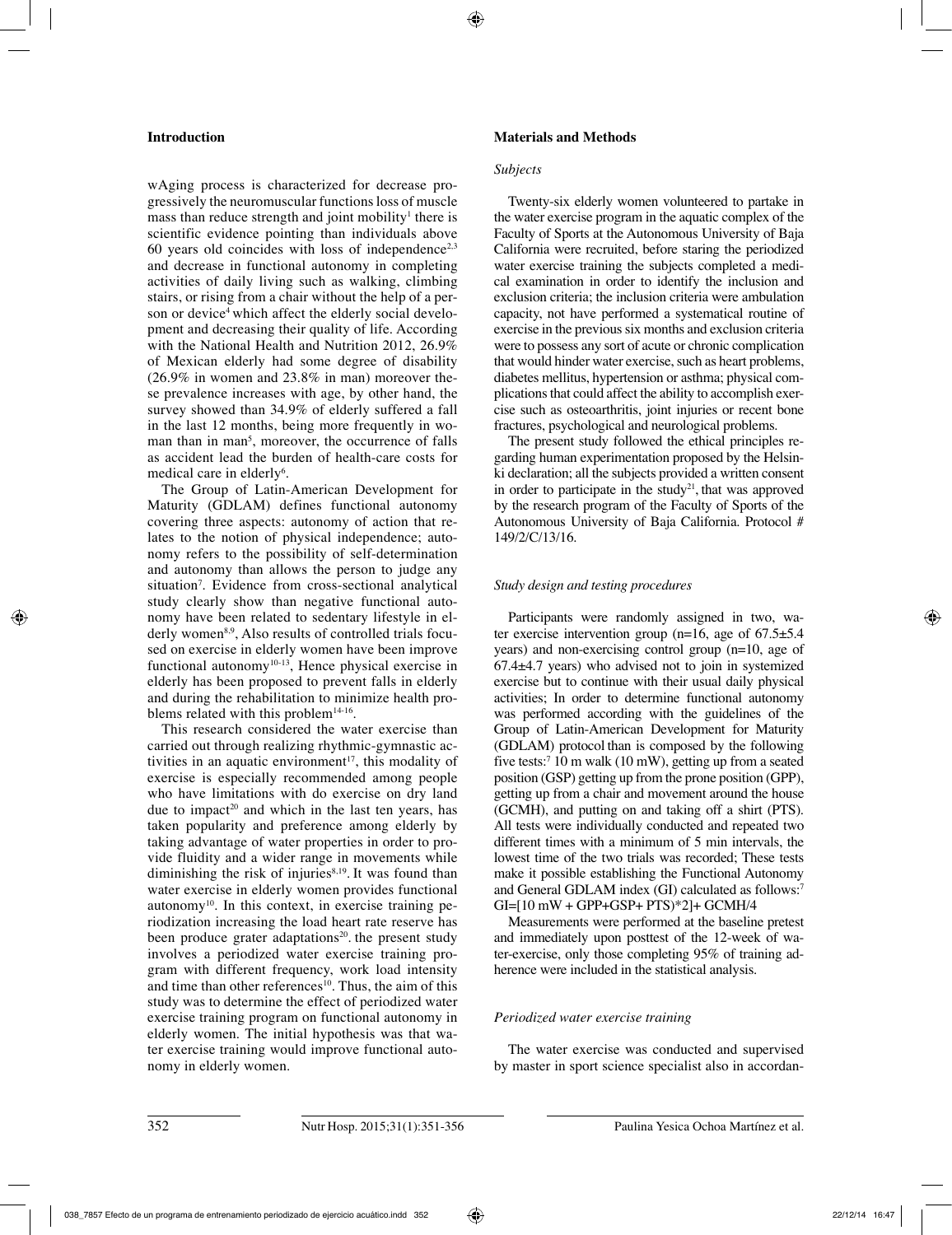ce with physical exercise prescription for older adults established by the American College of Sports Medici $ne^{22}$  and the American Heart Association<sup>23</sup>.

The participants completed three-month of periodized water exercise training program five times a week, with 50 minutes per session which was comprised by 10 minutes of warm-up, 30 minutes of water exercise training component with intensity monitored by telemetry using a heart rate monitor Polar FT7® (Finland), the work heart rate reserve of 40-50% (1-6th week) increasing the load to 50-60% heart rate reserve (7-12th week) the work heart rate reserve was estimated with the equation Max HR=  $208-0.7x$  age<sup>24</sup> followed by 10 minute of cool down.

## *Statistical analysis*

Descriptive statistical procedures are presented as mean ± standard deviation; Shapiro-Wilk Test was used in order to determine the normality of the groups and the homogeneity of the sample. Differences inter and intragroup pretest-posttest were determined using mixed 2 x 2 ANOVA (groups x measurements), the significance level were performed of p<0.05, 95% probability of accuracy of the results or negative event with a probability of 5% per case. Also percentage changes  $(\Delta \%)$  were calculated for each study group [(Media post – Media pre)/ Media pre] x 100. Statistical analyses were performed using the statistical software (SPSS for Windows version 20 (IBM Corporation, New York, USA).

# **Results**

Descriptive statistical ( $M \pm DE$ ) of the five tests to determine the functional autonomy and General GDLAM index (GI) are presented in Table I, the values showed lower means in experimental group than in control group at the baseline pretest than posttest of the 12-week of water-exercise.

Table II. provides the data of the mixed 2 x 2 ANO-VA (groups x measurements) analysis showed significant values  $(p<0.05)$  comparing the interaction intergroup and the measurements (p=0.001), of 10 mW (s), also General GDLAM index (GI) showed significant values  $(p<0.05)$  comparing the interaction intergroup and the measurements (p=0.012), No significance differences were observed between the exercising and control group for the variables of GSP, GPP, PTS and GCMH.

As sown in figure I the percentage changes  $(\Delta \%)$  of exercise group attained lower values after treatment.

# **Discussion**

The main findings of the present research were that twelve weeks of periodized water exercise training program improve significant reductions in the (10 mW) of the battery tests of functional autonomy and in the (GI) in the in elderly women who took part in the experimental group.

The (10 mW) test was validated in elderly justifying the distance at which an elderly can cross the street in an urban perimeter the test also reflects in elderly the security to walk without aid or assistance from people or equipment<sup>25</sup>, these findings are corroborated elderly women who participate in a 4 months walking program13, other findings showed significant changes whit less time in 10 m walk test of functional autonomy in el elderly women practitioners of ballroom  $\mu$  dance<sup>11</sup>, this suggest than elderly women who engage systematic physical exercise may have more velocity to walk 10 mater distance.

Regarding the assessment of physical fitness in the elderly population several batteries have been used to determine the incidence of physical exercise $14,16$ ; In the present study the (GDLAM) protocol assessment of functional autonomy was chosen for inexpensive, validated, easy to apply, replicable and the tests simulate activities of daily living calculating the time done

**Table I**

*Mean and standard deviation (M ± DE) values for the five tests to determine the functional autonomy and General GDLAM index (GI) of the experimental and control group baseline and after water‑exercise*

| Variables                    | Experimental $(n=16)$ |                  | Control $(n=10)$ |                  |  |
|------------------------------|-----------------------|------------------|------------------|------------------|--|
|                              | Pre                   | Post             | Pre              | Post             |  |
| $a$ l $0mW(s)$               | $7.60 \pm 1.47$       | $6.70 \pm 1.23$  | $7.55 \pm 2.21$  | $7.92 \pm 2.36$  |  |
| bGSP(s)                      | $11.36 \pm 2.40$      | $11.04 \pm 2.22$ | $13.81 \pm 3.62$ | $14.08 \pm 3.78$ |  |
| ${}^c$ GPP(s)                | $5.66 \pm 1.88$       | $4.69 \pm 2.38$  | $7.07 \pm 3.71$  | $7.29 \pm 3.14$  |  |
| $\rm{dPTS(s)}$               | $11.50\pm3.68$        | $11.20 \pm 3.52$ | $13.52 \pm 4.32$ | $13.73 \pm 4.19$ |  |
| $\text{°GCMH}(s)$            | $33.03\pm4.97$        | $31.84 \pm 84$   | $34.67 \pm 7.81$ | $35.83 \pm 8.90$ |  |
| ${}^{\mathrm{f}}\mathrm{GI}$ | $26.33\pm4.40$        | $24.78 \pm 3.94$ | $29.65 \pm 7.1$  | $30.47 \pm 7.67$ |  |

10 mW: 10 m walk<sup>a</sup>; GSP: getting up from a seated position<sup>b</sup>; GPP: getting up from the prone position<sup>c</sup>; PTS: putting on and taking off a shirt<sup>d</sup>; GCMH: getting up from a chair and movement around the house<sup>e</sup>; GI: General GDLAM index<sup>f</sup>.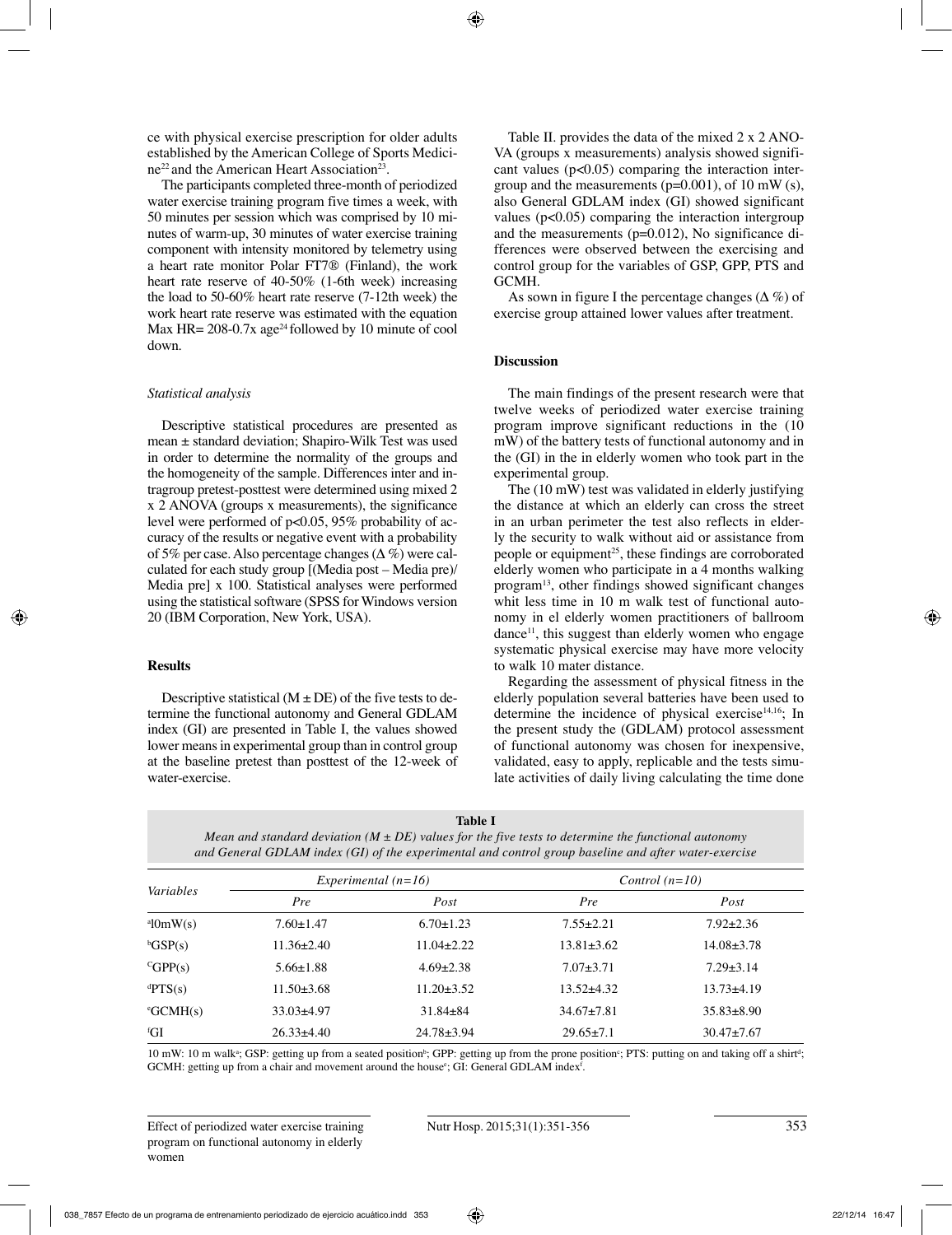**Table II** *Mixed 2 x 2 ANOVA (groups x measurements) for the five tests to determine the functional autonomy and General GDLAM index (GI) of the experimental and control group*

| Level of significance (p) a priori to $\alpha \leq 0.05$ . |                  |                    |                          |  |  |  |  |
|------------------------------------------------------------|------------------|--------------------|--------------------------|--|--|--|--|
| Variable                                                   | Intergroup $(A)$ | Measurements $(B)$ | <i>Interaction</i> (AxB) |  |  |  |  |
| $\mathrm{^{a}10~mW}$ (s)                                   | .409             | .119               | .001                     |  |  |  |  |
| ${}^{\text{b}}\text{GSP}$ (s)                              | .024             | .929               | .340                     |  |  |  |  |
| ${}^c$ GPP(s)                                              | .501             | .301               | .106                     |  |  |  |  |
| ${}^{\text{d}}$ PTS (s)                                    | .154             | .853               | .288                     |  |  |  |  |
| $\text{°GCMH}(s)$                                          | .276             | .987               | .114                     |  |  |  |  |
| ${}^{\mathrm{f}}\mathrm{GI}$                               | .054             | .417               | .012                     |  |  |  |  |

10 mW: 10 m walk<sup>a</sup>; GSP: getting up from a seated position<sup>b</sup>; GPP: getting up from the prone position<sup>c</sup>; PTS: putting on and taking off a shirt<sup>a</sup>;  $GCMH$ : getting up from a chair and movement around the house<sup>e</sup>; GI: General  $GDLAM$  index<sup>t</sup>.

in general index of functional autonomy than provides information of certain freedom of action<sup>7</sup>.

The results of (GI) on this study was consistent with other controlled trials in elderly women has been considered exercise modalities as aquatic exersise<sup>10</sup>dance<sup>11</sup>, yoga<sup>12</sup>, or walking<sup>13</sup>. In the present study, the results on the tests getting up from a seated position (GSP) getting up from the prone position (GPP), getting up from a chair and movement around the house (GCMH), and putting on and taking off a shirt (PTS) it was found percentage changes  $(\Delta \%)$ improvements but no significant changes in relation to the mean of experimental and control groups, these results partial contradict those than found significant improvements in as aquatic exersise<sup>10</sup> dance<sup>11</sup>, yoga<sup>12</sup>, or walking<sup>13</sup>. In spite of the water exercise training program in these research was designed five times

a week whit periodization in order to produce grater adaptations increasing the load heart rate reserve of 40-50% (1-6th week) increasing the load to 50-60% heart rate reserve (7-12th week) these discrepancies may be owing to de time than were carried through 4 to 8 months but with lower frequency (3 times a week) and work load intensity by other hand some of these programs where attendance in strength modalities than may have influence the improvements in functional autonomy tests and in the (GI).

In gerontology and geriatrics area physical exercise has been proposed during the rehabilitation of physical disability and fall accidents in elderly<sup>14</sup>, due preventing deterioration of neuromuscular functions should be monitored functional autonomy to avoid the occurrence of accidental falls in these population<sup>7</sup>.



*Fig. 1.—The percen‑ tage changes (Δ %) of exercise group attained lower values after treat‑ ment.*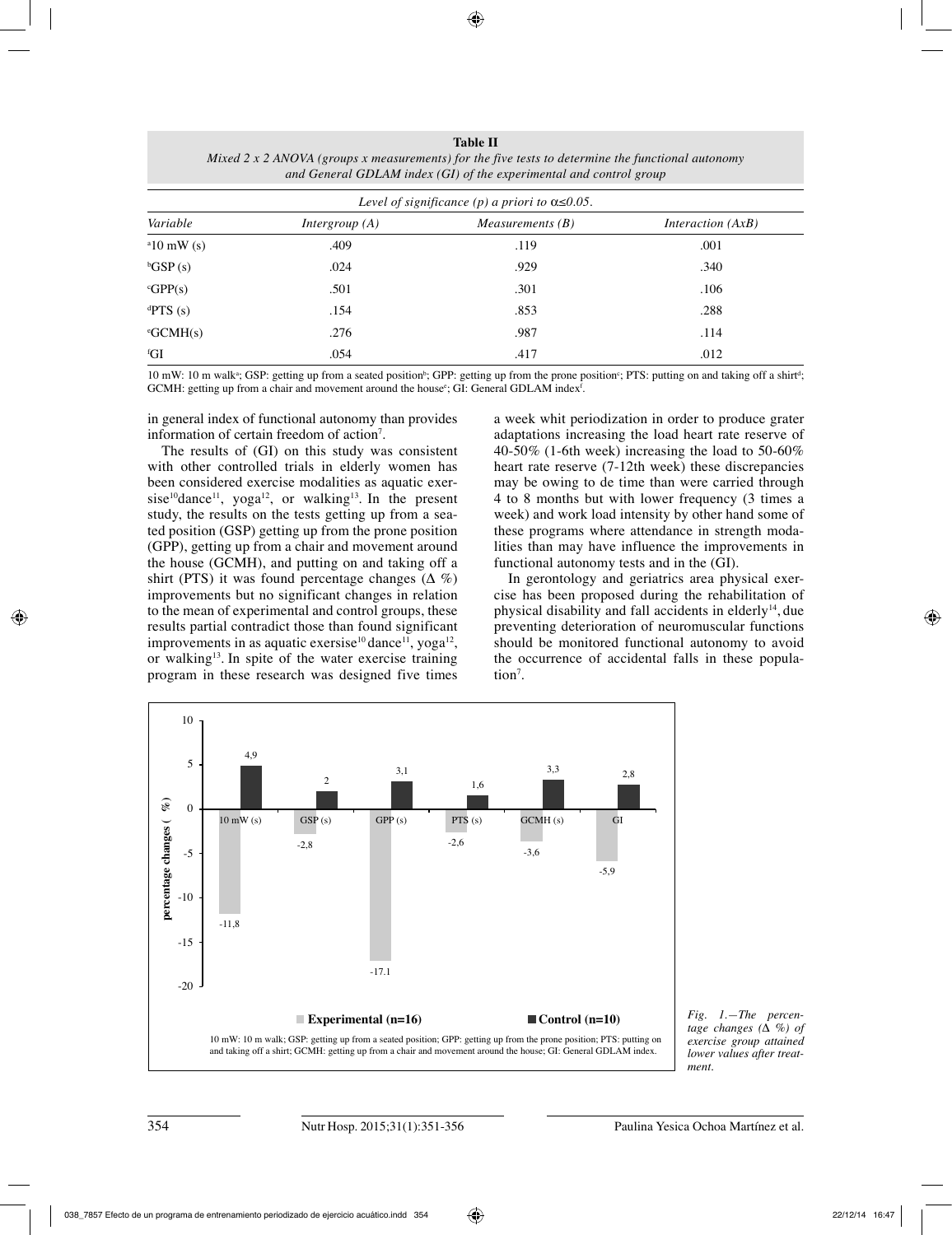In conclusion, periodized water exercise training program is able to enhance the percentage changes ( $\Delta$ %) of functional autonomy in elderly women, also the results showed positive improvements in (10 mW) of functional autonomy and in the General (GI) however, in will be appropriated in the future more studies to better clarify and investigate the possibilities of improvements between water exercise and functional autonomy, due to this modality of exercise has taken popularity among elderly provide them advantage of move with greater amplitude in water environment.

### **Acknowledgements**

The research was funded by internal call number 16th of research project from the Autonomous University of Baja California UABC; Grant 149/2/C/13/16.

#### **Conflict Of Interest**

The authors declare no conflicts of interest.

# **Authors' contributions section**

All authors read and approve the final manuscript, Paulina Yesica Ochoa Martínez and Javier Arturo Hall López, carried out the design of the study, Javier Arturo Hall López and Estélio Henrique Martin Dantas permormed the statistical analysis, Paulina Yesica Ochoa Martínez and Javier Arturo Hall López interpreted the data, drafted or revised the manuscript, Estélio Henrique Martin Dantas and Paulina Yesica Ochoa Martínez, designed the study, Paulina Yesica Ochoa Martínez and Alberto Paredones Hernández were involved in the data collection and checked the manuscript, Paulina Yesica Ochoa Martínez, Javier Arturo Hall López and Alberto Paredones Hernández participated in the concept and checked the manuscript Paulina Yesica Ochoa Martínez was a general coordinator and designed the study.

#### **References**

- 1. Fulop T, Larbi A, Witkowski JM, McElhaney J, Loeb M, Mitnitski A, Pawelec G. Aging, frailty and age-related diseases. *Biogerontology* 11; 547-63.
- 2. Marques EA, Baptista F, Santos DA, Silva AM, Mota J, Sardinha LB. Risk for losing physical independence in older adults: The role of sedentary time, light, and moderate to vigorous physical activity. *Maturitas* 2014; 21:208-4
- 3. Velázquez Alva Mdel C, Irigoyen Camacho ME, Delgadillo Velázquez J, Lazarevich I. The relationship between sarcopenia,undernutrition, physical mobility and basic activities of daily living in a group of elderly women of Mexico City. *Nutr Hosp* 2013; 28:514-21.
- 4. de Noronha Ribeiro Daniel F, de Souza Vale RG, Giani TS, Bacellar S, Escobar T, Stoutenberg M, Dantas EH. Correlation

between static balance and functional autonomy in elderly women. *Arch Gerontol Geriatr* 2011; 52:111-4.

- 5. Encuesta Nacional de Salud y Nutrición 2012 ENSANUT2012 data revisited. (n.d.). Retrieved May 6, 2014, from the Instituto Nacional de Salud Publica; 2013. website, http://ensanut.insp. mx/
- 6. Davis JC, Robertson MC, Ashe MC, Liu-Ambrose T, Khan KM, Marra CA. International comparison of cost of falls in older adults living in the community: a systematic review. *Os‑ teoporos Int* 2010; 21:1295-306.
- 7. Dantas EE, Vale RG. GDLAM'S protocol of functional autonomy evaluation. *Fit Perf J* 2004; 3:175–182
- 8. de Souza Santos CA, Dantas EH, Moreira MH. Correlation of physical aptitude; functional capacity, corporal balance and quality of life (QoL) among elderly women submitted to a post-menopausal physical activities program. *Arch Gerontol Geriatr* 2011; 53:344-9.
- 9. Martinho KO, Dantas EH, Longo GZ, Ribeiro AQ, Pereira ET, Franco FS, Gonçalves MR, de Morais KB, Martins MV, Danesio J, Tinôco AL. Comparison of functional autonomy with associated sociodemographic factors, lifestyle, chronic diseases (CD) and neuropsychiatric factors in elderly patients with or without the metabolic syndrome (MS). *Arch Gerontol Geriatr* 2013; 57:151-5.
- 10. Pernambuco CS1, Borba-Pinheiro CJ, Vale RG, Di Masi F, Monteiro PK, Dantas EH. Functional autonomy, bone mineral density (BMD) and serum osteocalcin levels in older female participants of an aquatic exercise program (AAG). *Arch Ge‑ rontol Geriatr* 2013; 56:466-71.
- 11. Borges EG, Cader SA, Vale RG, Cruz TH, Carvalho MC, Pinto FM, Dantas EH. The effect of ballroom dance on balance and functional autonomy among the isolated elderly. A*rch Geron‑ tol Geriatr* 2012; 55:492-6.
- 12. Gonçalves LC, Vale RG, Barata NJ, Varejão RV, Dantas EH. Flexibility, functional autonomy and quality of life (QoL) in elderly yoga practitioners. *Arch Gerontol Geriatr* 2011; 53:158-62.
- 13. Fraga MJ, Cader SA, Ferreira MA, Giani TS, Dantas EH. Aerobic resistance, functional autonomy and quality of life (QoL) of elderly women impacted by a recreation and walking program. *Arch Gerontol Geriatr* 2011; 52:40-3.
- 14. Morales S, Gómez-Cabello A, González-Agüero A, Casajús JA, Ara I, Vicente-Rodríguez G. Sedentarism and physical fitness in postmenopausal women. *Nutr Hosp* 2013; 28:1053-9.
- 15. Serra Rexach JA. Clinical consequences of sarcopenia. *Nutr Hosp* 2006; 3:46-50.
- 16. Araya S, Padial P, Feriche B, Gálvez A, Pereira J, Mariscal-Arcas M. Effect of a physical activity program on the anthropometric and physical fitness of women over 60 years. *Nutr Hosp*  $2012 \cdot 27.1472 - 9$
- 17. Takeshima N, Rogers ME, Watanabe E, Brechue WF, Okada A, Yamada T, Islam MM, Hayano J. Water-based exercise improves health-related aspects of fitness in older women. *Med Sci Sports Exerc* 2002; 34: 544-51.
- 18. Kamioka H, Tsutani K, Okuizumi H, Mutoh Y, Ohta M, Handa S, Okada S, Kitayuguchi J, Kamada M, Shiozawa N, Honda T. Effectiveness of aquatic exercise and balneotherapy: a summary of systematic reviews based on randomized controlled trials of water immersion therapies. *J Epidemiol* 2010; 20:2-12.
- 19. Kamioka H, Tsutani K, Mutoh Y, Okuizum H, Ohta M, Handa S, Okada S, Kitayuguchi J, Kamada M., Shiozawa N, Park SJ, Honda T, Moriyama S. A systematic review of nonrandomized controlled trials on the curative effects of aquatic exercise. *Int J Gen Med* 2011; 25:239-260.
- 20. Stanley J, Peake JM, Buchheit M. Cardiac parasympathetic reactivation following exercise: implications for training prescription. *Sports Med* 2013; 43:1259-77.
- 21. Puri KS, Suresh KR, Gogtay NJ, Thatte UM. Declaration of Helsinki, 2008: implications for stakeholders in research. *J Postgrad Med* 2009; 55:131-34.
- 22. Chodzko-Zajko WJ, Proctor DN, Fiatarone Singh MA, Minson CT, Nigg CR, Salem GJ et al. Exercise and physical activity for older adults. [Practice Guideline]. *Med Sci Sports Exerc* 2009; 41:1510-30.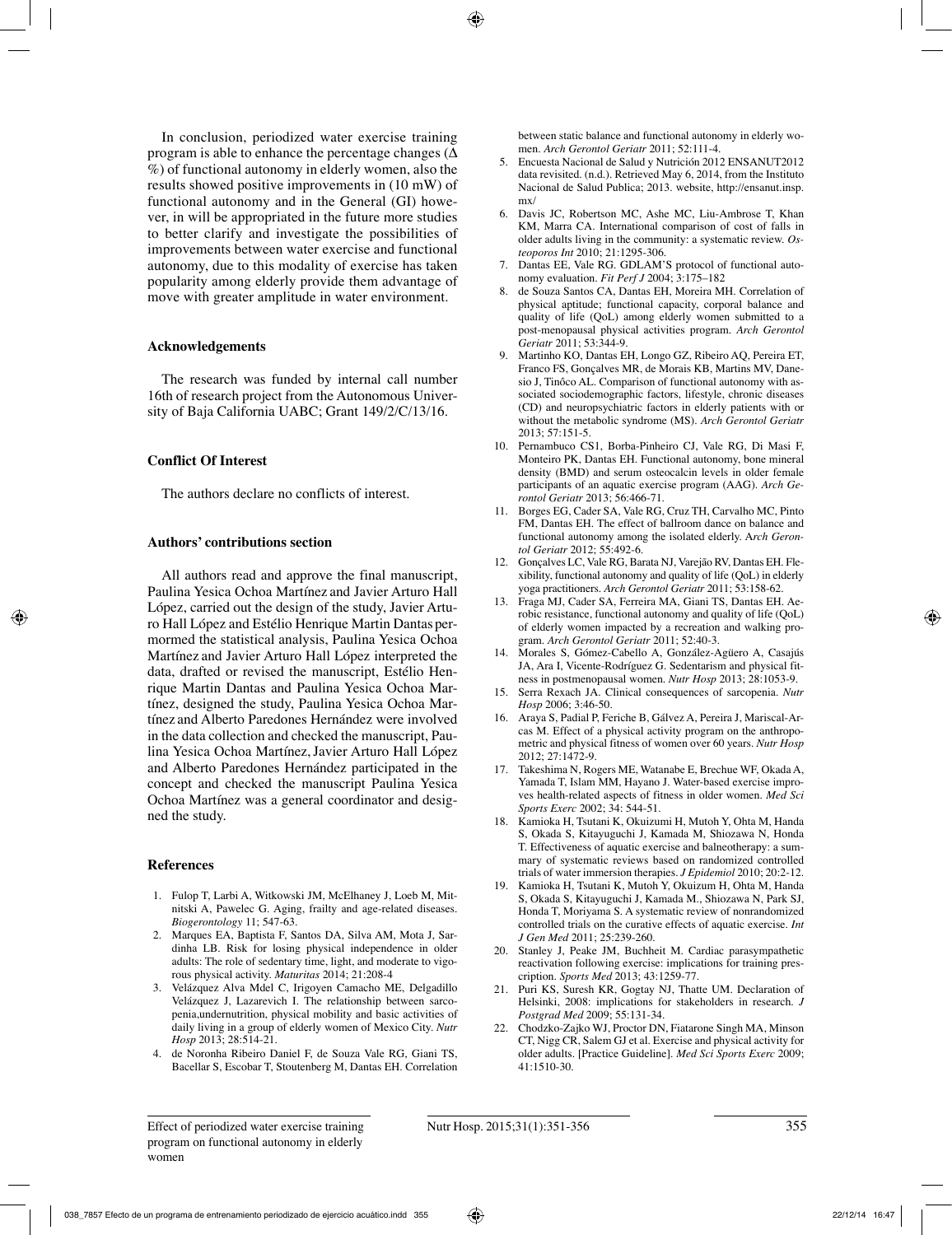- 23. Nelson ME, Rejeski WJ, Blair SN, Duncan PW, Judge JO, King AC et al. Physical activity and public health in older adults: recommendation from the American College of Sports Medicine and the American Heart Association. *Circulation* 2007; 116:1094-105.
- 24. Tanaka H, Monahan KD, Seals DR. Age-predicted maximal heart rate revisited. *J Am Coll Cardiol* 2001; 37:153-66.
- 25. Spila˜, S, Multanen, J, Kallinen, M, Era, P, Suominen, H. Effects of strength and endurance training on isometric muscle strength and walking speed in elderly women. 1996; *Acta Phy‑ siol Scand* 156:457–64.
- 26. Padilla Colon CJ, Sanchez Collado P, Cuevas MJ. Benefits of strength training for the prevention and treatment of sarcopenia. *Nutr Hosp* 2014; 1;29(5):979-88.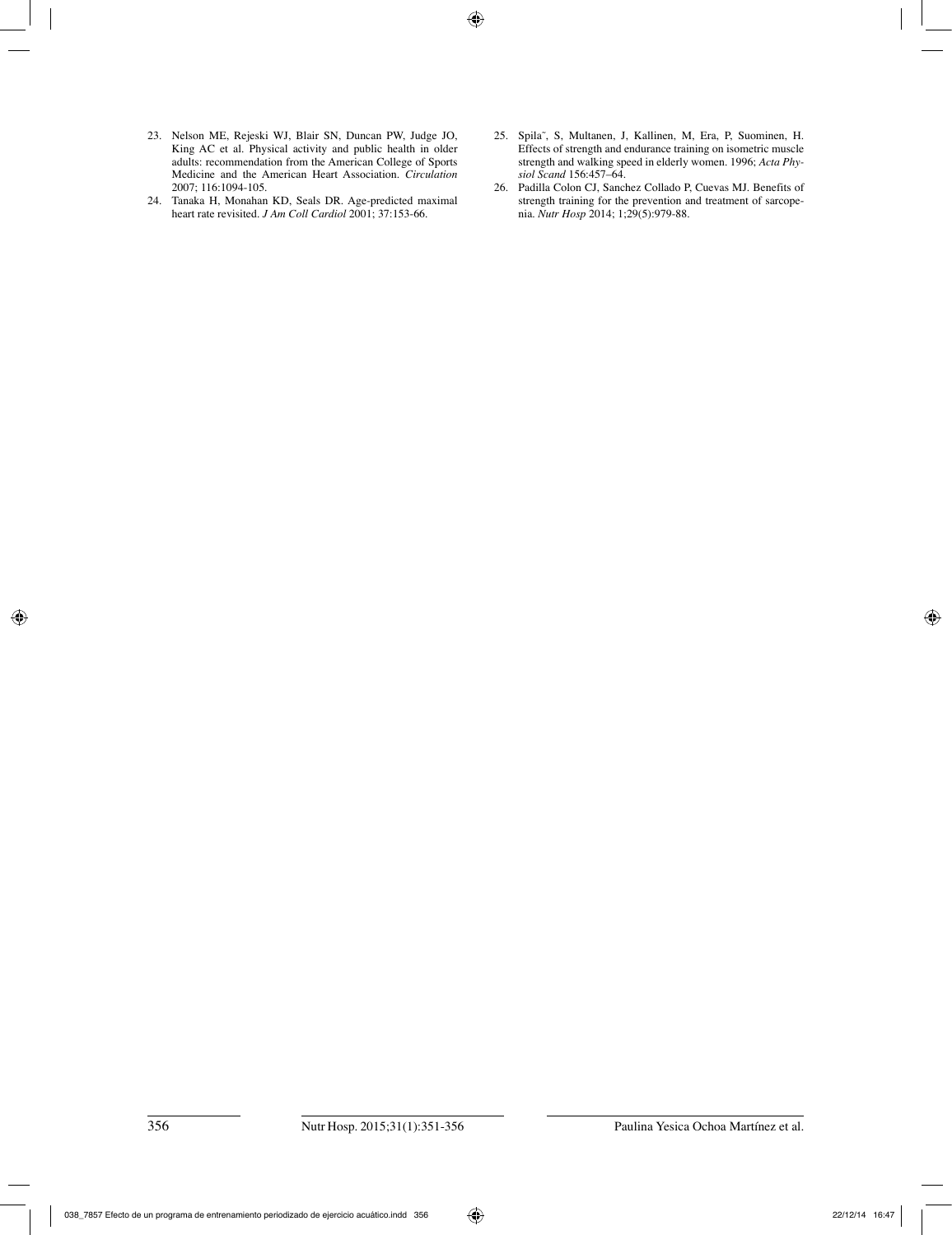

# **Original/***Ancianos* **Relación entre las horas de sueño y constipación en adultos mayores chilenos**

Natalia González Cañete<sup>1</sup>, Francisca Peña D'ardaillon<sup>1</sup>, Priscila Candia Johns<sup>1</sup> y Samuel Durán Agüero<sup>2</sup>

*1 Msc. Nta. Carrera de Nutrición y Dietética. Facultad de Ciencias de la Salud. Universidad San Sebastián. Chile. 2 PhD. Nta. Carrera de Nutrición y Dietética. Facultad de Ciencias de la Salud. Universidad San Sebastián. Chile.*

#### **Resumen**

*Introducción:* **Existe escasa información sobre la evaluación de la constipación en los sujetos de edad avanzada. Dentro de la variedad de factores causantes, usualmente no es tomado en cuenta un factor que también podría incidir sobre la presencia de constipación: las horas de sueño.**

*Objetivos:* **Determinar la asociación entre horas de sueño durante la semana y fin de semana con el estreñimiento en adultos mayores (AM).**

*Materiales y métodos:* **Se evaluó mediante diversas encuestas validadas la calidad de sueño, consistencia de las heces, actividad física (AF) e ingesta de fibra dietaria en 424 AM sanos de ambos sexos, autónomos de la ciudad de Santiago.** 

*Resultados:* **La mitad de los participantes refirieron tener deposiciones anormales (estreñimiento y diarrea). Los sujetos que presentaron estreñimiento tenían menor AF y mayor dificultad para conciliar el sueño que los sujetos con deposiciones normales. Los AM constipados presentaron una mayor cantidad de sueño durante la semana y fin de semana, que los sujetos con una evacuación normal (9,4 ± 1,6 vs 8,8 ± 1,8 horas; p=0,013). Los AM constipados duermen significativamente más que los AM con evacuación normal (9,7 ± 1,5 vs 9,2 ± 1,8; p=0,024). No se encontraron diferencias en el EN y el consumo de fibra entre pacientes con distintas consistencias.** 

*Conclusiones:* **Existe una asociación entre las horas de sueño que duermen los AM y la consistencia de sus deposiciones. Resultaría de interés evaluar a largo plazo si el mejoramiento de uno de estos factores podría incidir positivamente sobre el otro.** 

(*Nutr Hosp.* 2015;31:357-362)

#### **DOI:10.3305/nh.2015.31.1.7976**

Palabras clave: *Adulto mayor. Estreñimiento. Sueño. Fibra dietaria.*

#### **RELATIONSHIP BETWEEN SLEEP AND CONSTIPATION IN THE ELDERLY CHILEANS**

#### **Abstract**

*Background:* **There is scarce information about constipation in elderly subjects. Among the variety of factors causing constipation, the sleeping hours are a factor usually not taken into account.** 

*Objectives:* **To determine the association between hours of sleep during the week and weekend, with constipation in older adults.** 

*Design:* **Sleep quality, stool consistency, physical activity (PA) and dietary fiber intake was assessed using various validated surveys in 424 healthy autonomous elderly men and women, living in Santiago, Chile.** 

*Results:* **Half of the participants reported having abnormal stools (constipation and diarrhea). Subjects who had constipation had lower PA and greater difficulty falling asleep than subjects with normal bowel movements. The elderly participants with constipation had a higher amount of sleep during the week and weekend, that subjects with normal bowel movements**  $(9.4 \pm 1.6 \text{ vs } 8.8 \pm 1.8)$ **hours, p = 0.013). The constipated subjects slept significantly more than those with normal evacuation (9.7 ± 1.5 vs 9.2 ± 1.8, p = 0.024). No differences in the nutritional status and fiber intake among patients with different consistencies were found.** 

*Conclusions:* **There is an association between sleep and the consistency of the stools in elderly patients. It would be interesting to evaluate whether long-term improvement of these factors could have a positive impact on the other.**

(*Nutr Hosp.* 2015;31:357-362)

**DOI:10.3305/nh.2015.31.1.8171**

Key words: *Elderly. Constipation. Sleep.*

**Correspondencia:** Samuel Durán Agüero. Carrera de Nutrición y Dietética, Facultad de Ciencias de la Salud, Universidad San Sebastián, Lota 2465. Providencia, Chile. E-mail: samuel.duran@uss.cl

Recibido: 20-VIII-2014. Aceptado: 12-IX-2014.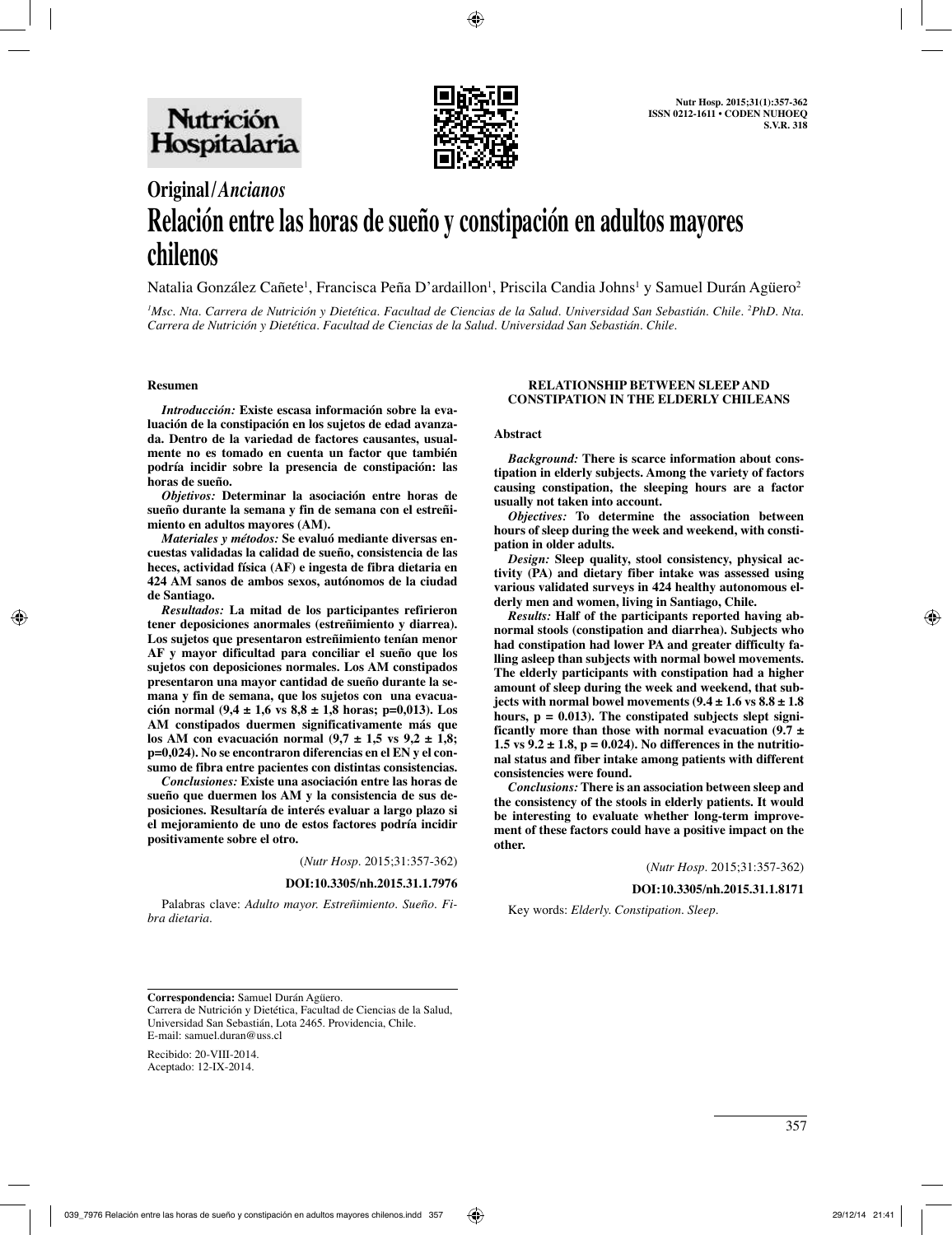# **Introducción**

La constipación o estreñimiento es un trastorno sumamente habitual en los adultos mayores (AM), definida de forma coloquial como la evacuación de las heces de forma infrecuente o dificultosa. El padecimiento de esta condición puede verse como un problema de escasa importancia, sin embargo, su impacto en la calidad de vida puede ser relevante, empeorando el pronóstico de otras patologías presentes de forma usual en este grupo etario.

Es importante diferenciar la constipación originada por causas orgánicas, (desencadenada por múltiples causas y mecanismos patogénicos o fisiopatológicos) que adopta diversas manifestaciones clínicas, de aquella referida por los pacientes, en la cual los síntomas recurrentes o crónicos no pueden ser explicados por la presencia de anormalidades estructurales o funcionales (constipación "funcional")1 . Según los criterios de Roma III considera que existiría constipación cuando se presentan dos o más de los siguientes síntomas, presentes en al menos 25% de las defecaciones: esfuerzo, heces grumosas o duras, sensación de evacuación incompleta, sensación de obstrucción o bloqueo ano-rectal, maniobras manuales para facilitar la defecación, y menos de tres evacuaciones por semana. Además, necesariamente también se deben cumplir con los siguientes dos criterios: la presencia de heces de consistencia blanda se presentan de forma rara sin el uso de laxantes, y no se reúnen los criterios para el síndrome de intestino irritable. Estos síntomas deberían estar presentes por al menos tres meses, con un comienzo de los síntomas de al menos seis meses2 .

Según la etiología, la constipación puede clasificarse en primaria y secundaria. La **primaria** se clasifica en tres subtipos<sup>3</sup> diferenciados según su fisiopatología: la "constipación de tránsito lento" presenta como características un retraso prolongado en el tiempo del tránsito intestinal de las heces a través del colon; la "defecación disinérgica" caracterizada por la dificultad o inhabilidad de evacuación de las heces por el recto, y la "constipación con predominancia del síndrome de intestino irritable", con síntomas de constipación e incomodidad y dolor<sup>1</sup>. La constipación **secundaria** es causada por numerosos factores tales como la dieta, fármacos, el estilo de vida, y desórdenes de tipo endocrino, metabólicos, neurológicos, psiquiátricos y  $\text{otros}^4$ .

Dentro de los procesos orgánicos que podrían alterarse durante el envejecimiento, pueden citarse: mayor lentitud en los procesos peristálticos del colon, influenciada por vías de transducción de señales y mecanismos celulares que controlan la motilidad de la contracción del músculo liso intestinal<sup>5</sup>; disfunciones en el piso pélvico, disminución en las secreciones enzimáticas, con consecuencias sobre la absorción de ciertas vitaminas y oligoelementos, o una combinación de todos estos eventos Además, se presentan alteraciones sensoriales, deterioro del estado bucal y pérdida de piezas dentarias, que hacen que el proceso de masticación sea dificultoso y doloroso. El apetito puede verse reducido<sup>6</sup>, y generalmente se prefieren los alimentos blandos de sabor intensamente dulce o salado, con alto contenido energético y baja densidad de nutrientes. También se produce una escasa ingesta de alimentos aportadores de fibra y líquidos, y una reducida actividad física, con un consecuente descenso en el gasto energético<sup>7</sup>. Secundaria a la presencia de patologías de gran prevalencia en esta población (diabetes mellitus, enfermedad de Parkinson, accidente cerebrovascular, demencia), está el consumo de fármacos (opioides, antidepresivos, antiinflamatorios no esteroidales (AI-NES), hipnóticos) y suplementos (calcio, hierro), que podrían afectar la motilidad y la evacuación intestinal8 . Los cambios en los procesos digestivos y las mencionadas modificaciones en los hábitos alimentarios suelen conducir a una insuficiente ingesta de nutrientes y al estreñimiento<sup>9</sup>.

Sin embargo, dentro de la amplia variedad de factores causantes de estreñimiento, usualmente no es tomado en cuenta un factor que también podría incidir sobre la presencia de constipación: las horas de sueño. El insomnio y las alteraciones del sueño (repetidas y frecuentes interrupciones del sueño, largos despertares nocturnos, reducidas horas de sueño, aumentado número de siestas diurnas) son de alta prevalencia en población de AM, resultado de las enfermedades presentes, la medicación consecuente a las mismas, y otros factores sociales y fisiológicos, como menor ingesta, absorción, retención y utilización de nutrientes<sup>10</sup>, cambios intrínsecos asociados a la edad y alteraciones de la regulación circadiana del ciclo sueño-vigilia<sup>11</sup>. Estas alteraciones podrían tener un impacto sumamente negativo tanto en la calidad de vida como en la morbilidad y mortalidad del adulto mayor $12, 13$ , ya que en la actualidad se reconoce al insomnio y alteraciones del sueño como un factor de riesgo cardiovascular para la población adulta<sup>14, 15</sup> y para adultos mayores, según estudios prospectivos<sup>16</sup>.

Es de conocimiento que los ritmos circadianos, como los ciclos de luz y oscuridad, juegan un rol fundamental tanto en la regulación del sueño<sup>17</sup> como en el funcionamiento del tracto gastrointestinal. Sin embargo, a la fecha, existen escasas investigaciones acerca de la posible relación entre los hábitos intestinales y los hábitos de sueño.

El objetivo del presente estudio es determinar la asociación entre horas de sueño durante la semana y fin de semana con el estreñimiento en adultos mayores autónomos.

# **Metodología**

Estudio observacional de corte transversal. La población evaluada fue un grupo de 424 AM autónomos y voluntarios de Santiago (44,7% hombres), pertenecientes al mismo nivel socioeconómico (me-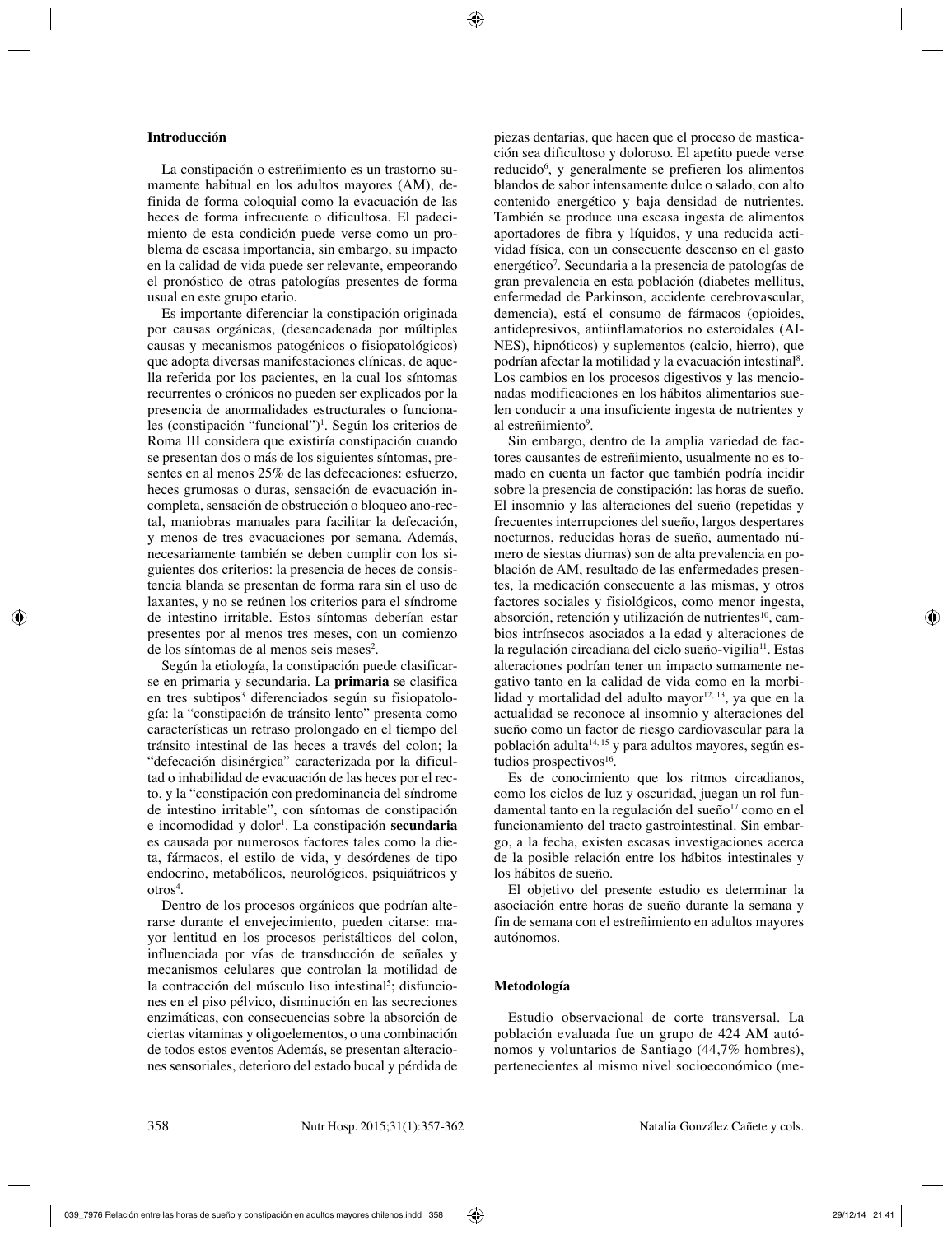dio-bajo). El reclutamiento se produjo en centros de AM. Se incluyeron en el estudio AM de ambos sexos, de 60 o más años de edad, para lo cual se utilizó el diagnóstico de funcionalidad del AM (EFAM-Chile)17. Se consideró autónomo a la persona que obtuvo un puntaje ≥ 43 puntos. Se excluyó a los AM que no respondieran todas las encuestas o que estuvieran sometidos a algún tratamiento farmacológico que pudiera alterar el sueño. Cada participante firmó un consentimiento informado. El protocolo fue revisado y aprobado por el Comité de Ética de la Universidad San Sebastián.

#### **Encuestas**

Se aplicaron 3 encuestas a los participantes: la primera fue el Cuestionario de Pittsburg de Calidad de Sueño. La segunda encuesta tomada fue la Escala de heces de Bristol (Bristol Stool Form Scale, BSFS), instrumento de auto-reporte, consistente en una escala visual diseñada para clasificar la forma y consistencia de las heces (Figura 1). Fue desarrollada por Heaton y Lewis en la Universidad de Bristol, Reino Unido, y publicada en 199723, y ha sido validada como una medida del tiempo de tránsito gastrointestinal (24-26). Permite la clasificación de las heces en siete tipos, en un rango que va de "terrones separados duros, como nueces, difíciles de evacuar" (tipo 1), a "heces acuosas, sin piezas sólidas, enteramente líquidas" (tipo  $7)^{24}$ . En adultos, la forma de las heces es un indicador del



tránsito intestinal, ayudando a diferenciar un tránsito normal de uno lento.

Finalmente se realizó una encuesta alimentaria de tendencia de consumo cuantificada semanal para determinar la ingesta de fibra dietaría. La encuesta realizada incluyó 31 tipos de alimentos (frutas, verduras, cereales, pan, leguminosas, papas), la cual entregó información detallada sobre el consumo de alimentos de cada uno de los encuestados. Las porciones fueron descritas como utensilios típicos de uso en el hogar (vaso, taza, cuchara, cucharadita, plato, etc.), finalmente el cálculo de fibra dietaria se realiza de forma diaria.

# **Análisis de datos**

Para las variables continuas se realizó la prueba de Shapiro-Wilk para determinar la normalidad de las variables. Para comparar grupos se utilizó la prueba de ANOVA con un post Hoc de Bonferroni. Para el análisis de variables categóricas se utilizó distribución de frecuencia y Chi2 . Para el análisis estadístico se utilizó el programa STATA 12.0, considerando significativo un valor de  $p \leq 0.05$ .

### **Resultados**

Participaron del estudio 424 adultos mayores sanos, ambulatorios. La edad promedio fue de  $73.2 \pm 7.7$ años, peso de 68,0 ±12,4 kg, talla de 1,60 ± 0,08 m e IMC  $26.3 \pm 3.9$  kg/m<sup>2</sup>.

En la Tabla I se observa que los sujetos que presentan estreñimiento tienen menor actividad física y una mayor dificultad para conciliar el sueño que los sujetos con deposiciones normales. Se presentó una asociación entre la dificultad para quedarse dormido y la consistencia de las deposiciones.

Del total de encuestados, el 50,6% de los AM refiere tener deposiciones normales (tipo 3 y 4), 34,1% refiere tener estreñimiento (tipo 1 y 2) y 14,9% diarrea (tipo 5-7).

Al determinar la ingesta de fibra dietaria no hubo diferencias entre los grupos.

La cantidad de sueño durante la semana fue de  $9.0 \pm$ 1,7 horas y el fin de semana  $9.3 \pm 1.7$  horas

Los AM constipados durante la semana (Figura 2) presenta una mayor cantidad de sueño que los sujetos con una evacuación normal (9,4  $\pm$  1,6 vs 8,8  $\pm$  1,8 horas; p=0,013). Situación similar ocurre el fin de semana (FDS) (Figura 3). Los AM constipados duermen significativamente más que los AM con evacuación normal  $(9.7 \pm 1.5 \text{ vs } 9.2 \pm 1.8; \text{ p=0.024}).$ 

# **Discusión**

El principal resultado de nuestro estudio es que los *Fig. 1.—Escala de Bristol de consistencia de las deposiciones.* AM que duermen más horas de lo recomendado tanto